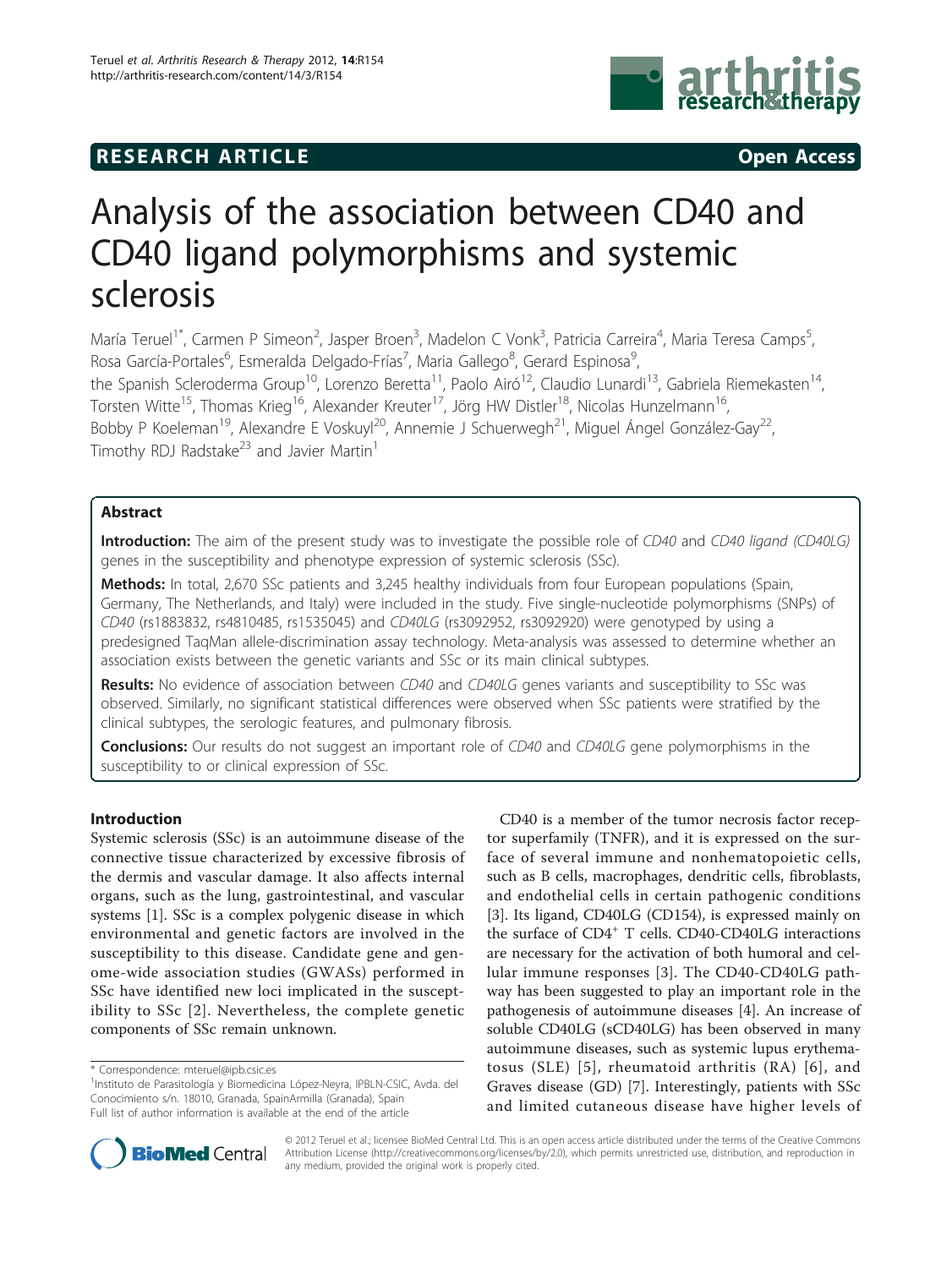sCD40LG in the plasma than those of the diffuse cutaneous disease [[8\]](#page-5-0). Similarly, high levels of CD40 protein were observed in both the plasma [\[9](#page-5-0)] and the cell surface of skin fibroblasts [[10](#page-5-0)] from SSc patients. In addition, previous studies reported the association of CD40 polymorphisms with susceptibility to a number of autoimmune diseases, such as GD [[11\]](#page-5-0), multiple sclerosis [[12\]](#page-5-0), RA  $[13,14]$  $[13,14]$  $[13,14]$  $[13,14]$  $[13,14]$ , Crohn disease [[15\]](#page-5-0), and with visual ischemic manifestations in individuals with biopsy-proven giant cell arteritis [[16\]](#page-5-0). Nevertheless, in the case of SLE, contradictory data exist [\[17](#page-5-0)-[19\]](#page-5-0). In addition, mutations of CD40LG were observed in patients with the hyper-immunoglobulin M (IgM) syndrome [[20](#page-5-0)], and genetic variations located at the 3UTR of the CD40LG gene were associated with two autoimmune diseases, SLE [\[21\]](#page-5-0) and RA [[22\]](#page-5-0).

Taking into account these considerations, we aimed to investigate the potential association of CD40 and CD40LG genes polymorphism with SSc.

# Materials and methods

# **Patients**

In total, 2,670 SSc patients and 3,245 healthy individuals from four European populations were included in this study (Spain: cases, 1,103; controls, 1,610; Germany: cases, 554; controls, 437; The Netherlands: cases, 380; controls, 489; Italy: cases, 633; controls, 709). All the patients fulfilled the 1980 American College of Rheumatology (ACR) classification criteria for SSc [[23\]](#page-5-0). Limited cutaneous disease (lcSSc) was defined as definite skin thickening confined to the distal extremities, whereas cases of diffuse cutaneous disease (dcSSc) required also the involvement of skin proximal to the knees and elbow [[24,25](#page-5-0)]. Measurement of main SSc-specific autoantibodies, anti-centromere antibodies (ACAs), and antitopoisomerase I antibodies (ATAs), was performed by using standard methods. Pulmonary fibrosis data were investigated by using a computed tomography scan. The main features of all populations included in this study were previously reported [[26-28\]](#page-5-0).

Patients and controls were included in the study after written informed consent, according to the declaration of Helsinki. The study was approved by local ethical committees from all the participating centers.

# SNPs selection and genotyping

DNA from patients and controls was obtained by using standard methods. CD40 is located on chromosome 20q13.12. Three single-nucleotide polymorphisms (SNPs) of CD40 associated with other autoimmune diseases were selected. rs1883832 had been associated with GD [[11](#page-5-0)]; whereas rs4810485, in linkage disequilibrium with rs1883832 ( $r^2$  = 0.95), has been identified as a new risk factor for RA [[13\]](#page-5-0). Furthermore, rs1535045 has been associated with subclinical atherosclerosis in diabetes families [[29](#page-5-0)]. CD40LG is found on chromosome Xq26.3. Two genetic variants located in 5 UTR (rs3092952) and 3 UTR (rs3092920) of CD40LG ( $r^2$  = 0.38) were selected. These SNPs are located in different haplotype blocks of CD40LG [[17\]](#page-5-0). The variant rs3092920 is located near the 3 UTR microsatellite, which was previously associated with RA and SLE [[21,22\]](#page-5-0); whereas rs3092952 is a functional variant related to the levels of sCD40LG in plasma [[30\]](#page-5-0).

All SNPs were genotyped in the same center by using a TaqMan SNP genotyping assay in a 7900HT Real-Time polymerase chain reaction (PCR) system, by following the conditions recommended by the manufacturer (Applied Biosystems, Foster City, CA, USA). About 10% of the patients were genotyped twice to verify the genotyping consistency, showing 99% identical genotypes. The genotyping call-rate success was >95% for both cases and controls in all populations.

#### Statistical analysis

The Hardy-Weinberg equilibrium (HWE) was tested by means of the Fisher Exact test or  $\chi^2$  when necessary. The case-control association study was performed by using a 2  $\times$  2 contingency table with  $\chi^2$  to obtain P values, odds ratios (ORs), and 95% confidence intervals (CIs). Combined OR was calculated according to a fixed-effects model (Mantel-Haenszel meta-analysis), and the heterogeneity of OR among all populations was calculated by using the Breslow-Day test.  $P$  values <0.05 were considered statistically significant. Statistical analyses were carried out with PLINK [\[31\]](#page-5-0).

The estimation of the power of the study to detect an effect of a polymorphism in disease susceptibility was performed by using The CaTS Power Calculator software [\[32](#page-5-0)].

# Results

# CD40 gene variants in SSc

Three CD40 polymorphisms were genotyped in four European populations. First, we analyzed the cohorts individually and then combined the samples in a pooled analysis. Table [1](#page-2-0) describes allelic distribution of the three SNPs in the pooled analysis, and Additional file [1](#page-3-0), Table S1-3 contains detailed data for each population. Both cases and controls were confirmed to be in HWE in all populations. No evidence of association between CD40 polymorphisms and susceptibility to SSc was observed in the pooled analysis (allelic P value rs1883832: P = 0.61; OR, 1.02; 95% CI, 0.94 to 1.11; rs4810485: P = 0.42; OR, 1.04; 95% CI, 0.95 to 1.13; rs1535045: P = 0.275; OR, 0.95; 95% CI, 0.88 to 1.04).

To investigate the possible influence of the CD40 polymorphisms with clinical features, we stratified the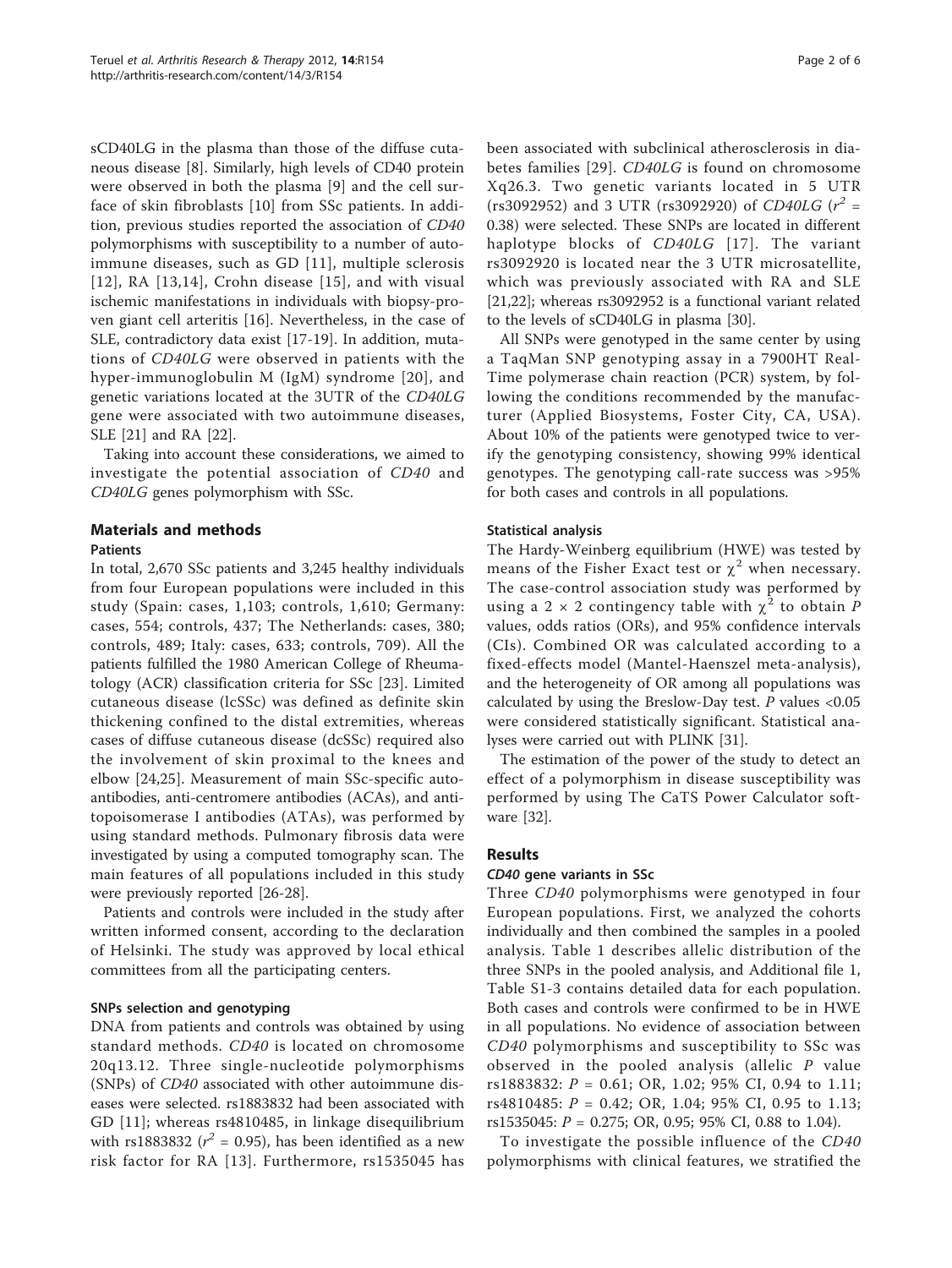| <b>SNP</b> | Change | Samples set        | $\boldsymbol{N}$ | Minor allele,<br>no. (frequency) | P value | OR [95% CI]            | $P-BD$ |
|------------|--------|--------------------|------------------|----------------------------------|---------|------------------------|--------|
| rs1883832  | T/C    | Controls           | 3,138            | 1,427 (0.277)                    |         |                        |        |
|            |        | SSc                | 2,605            | 1,424 (0.274)                    | 0.610   | 1.02 [0.94-1.11]       | 0.904  |
|            |        | IcSSc              | 1,758            | 987 (0.276)                      | 0.246   | 1.06 [0.96-1.16]       | 0.496  |
|            |        | dcSSc              | 860              | 451 (0.271)                      | 0.683   | 0.97 [0.86-1.10]       | 0.446  |
|            |        | $ACA +$            | 1,077            | 592 (0.261)                      | 0.879   | 1.01 [0.90-1.13]       | 0.355  |
|            |        | $ATA +$            | 716              | 416 (0.293)                      | 0.108   | 1.11 [0.98-1.26]       | 0.946  |
|            |        | Pulmonary fibrosis | 702              | 394 (0.278)                      | 0.433   | 1.05 [0.92-1.20]       | 0.802  |
| rs4810485  | G/T    | Controls           | 3,122            | 1,652 (0.272)                    |         |                        |        |
|            |        | SSc                | 2,560            | 1,388 (0.274)                    | 0.420   | 1.04 [0.95-1.13]       | 0.935  |
|            |        | <b>IcSSc</b>       | 1,736            | 967 (0.277)                      | 0.155   | 1.07 [0.97-1.18]       | 0.481  |
|            |        | dcSSc              | 839              | 436 (0.269)                      | 0.817   | 0.99 [0.87-1.12]       | 0.600  |
|            |        | $ACA +$            | 1,071            | 580 (0.257)                      | 0.844   | 1.01 [0.90-1.13]       | 0.399  |
|            |        | $ATA +$            | 699              | 402 (0.292)                      | 0.080   | 1.12 [0.99-1.28]       | 0.890  |
|            |        | Pulmonary fibrosis | 682              | 375 (0.272)                      | 0.483   | 1.05 [0.92-1.20]       | 0.605  |
| rs1535045  | T/C    | Controls           | 3.147            | 1,595 (0.247)                    |         |                        |        |
|            |        | SSc                | 2,585            | 1,272 (0.243)                    | 0.275   | 0.95 [0.88-1.04]       | 0.560  |
|            |        | <b>IcSSc</b>       | 1,749            | 860 (0.251)                      | 0.375   | 0.96 [0.87-1.05]       | 0.334  |
|            |        | dcSSc              | 850              | 411 (0.228)                      | 0.275   | $0.93$ $[0.82 - 1.06]$ | 0.746  |
|            |        | $ACA +$            | 1,075            | 525 (0.241)                      | 0.348   | 0.95 [0.84-1.06]       | 0.844  |
|            |        | $ATA +$            | 707              | 369 (0.264)                      | 0.669   | 1.03 [0.90-1.18]       | 0.640  |
|            |        | Pulmonary fibrosis | 696              | 340 (0.250)                      | 0.396   | 0.94 [0.82-1.08]       | 0.028  |

<span id="page-2-0"></span>Table 1 Pooled analysis of CD40 polymorphisms

Controls are used as reference for all comparisons. All P values have been calculated for the allelic model by using the Mantel-Haenszel test under fixed effect. P\_BD, P value by the Breslow-Day method.

patients according to the main SSc manifestations. However, we did not observe evidence of association after comparing lcSSc and dcSSc with healthy subjects (see Table 1). Additionally, we compared the presence of SSc-specific autoantibodies in the patients with the healthy individuals, but no significant differences were observed (Table 1). Likewise, no significant association was observed when patients with pulmonary fibrosis were compared with healthy controls (Table 1).

#### CD40LG gene variants in SSc

Because CD40LG is located on the X-chromosome and shows the sexual bias of this disease, we performed the analysis separately for each gender. Table [2](#page-3-0) shows the allelic frequencies in SSc females of the two CD40LG polymorphisms in the pooled analysis, and Additional file [1](#page-3-0), Table S4-5 shows the frequencies for each population. Deviations from HWE were not observed. With the Mantel-Haenzel test, the genotype and allele frequencies were similar between SSc patients and healthy individuals (allelic P value rs3092952:  $P = 0.44$ ; OR, 0.96; 95% CI, 0.85 to 1.07; rs3092920:  $P = 0.565$ ; OR, 0.96; 95% CI, 0.83 to 1.11). No statistical differences were observed when SSc patients were stratified by common subtype of the disease, the presence of SSc-specific autoantibodies, and pulmonary fibrosis (Table [2\)](#page-3-0).

In addition, we analyzed these two polymorphisms in SSc male patients, but no evidence of association was found in the combined analyses (see Additional file [1](#page-3-0), Table S6-7). However, these results should be interpreted with caution because the statistical power is insufficient to detect association because of low sample size.

#### **Discussion**

The important role of the CD40-CD40LG pathway in autoimmunity [\[4](#page-4-0)], together with the association of the CD40 gene with a number of autoimmune diseases, prompted us to investigate for the first time the contribution of CD40 and CD40LG genes in SSc.

Despite the previous findings [\[8](#page-5-0)-[10](#page-5-0)], we observed no evidence of association of the CD40 or CD40LG gene variants analyzed with SSc. It was also the case when SSc patients were stratified by the SSc clinical subtypes, specific autoantibodies, or pulmonary fibrosis. We analyzed a large European population from four different countries to increase the robustness of the study. In this regard, our combined study had an estimated power of 92% to detect the relative risk, with OR of 1.15 obtained for RA susceptibility [\[13,14\]](#page-5-0), at the 5% significance level. Therefore, it seems unlikely that the absence of association found in our study would be due to Type II error.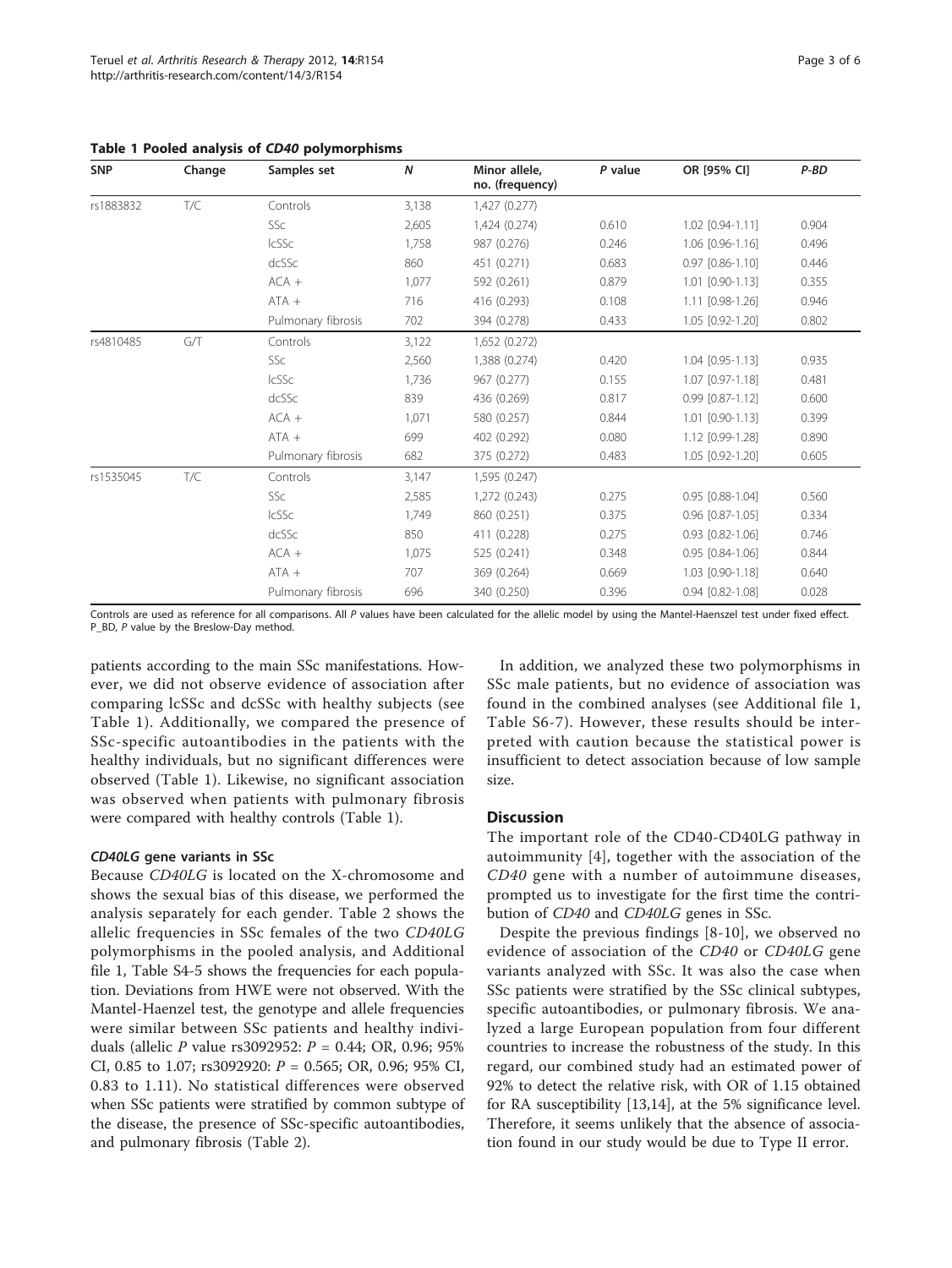| <b>SNP</b> | Change | Samples set        | $\boldsymbol{N}$ | Minor allele,<br>no. (frequency) | P value | OR [95% CI]            | $P$ _BD |
|------------|--------|--------------------|------------------|----------------------------------|---------|------------------------|---------|
| rs3092952  | G/A    | Controls           | 1,795            | 655 (0.176)                      |         |                        |         |
|            |        | SSc                | 2,082            | 735 (0.186)                      | 0.440   | 0.96 [0.85-1.07]       | 0.18    |
|            |        | <b>IcSSc</b>       | 1,446            | 515 (0.188)                      | 0.592   | $0.97$ $[0.85 - 1.10]$ | 0.12    |
|            |        | dcSSc              | 635              | 219 (0.179)                      | 0.307   | $0.92$ $[0.77 - 1.09]$ | 0.73    |
|            |        | $ACA +$            | 924              | 338 (0.195)                      | 0.978   | $1.00$ $[0.87 - 1.16]$ | 0.06    |
|            |        | $ATA +$            | 533              | 184 (0.188)                      | 0.375   | $0.92$ $[0.77 - 1.11]$ | 0.50    |
|            |        | Pulmonary fibrosis | 542              | 198 (0.173)                      | 0.735   | $0.97$ $[0.81 - 1.16]$ | 0.41    |
| rs3092920  | T/G    | Controls           | 1.789            | 376 (0.107)                      |         |                        |         |
|            |        | SSc                | 2,104            | 426 (0.105)                      | 0.565   | $0.96$ $[0.83 - 1.11]$ | 0.89    |
|            |        | <b>IcSSc</b>       | 1,456            | 310 (0.112)                      | 0.929   | 1.01 [0.86-1.18]       | 0.97    |
|            |        | dcSSc              | 647              | 116 (0.091)                      | 0.120   | $0.84$ $[0.67 - 1.05]$ | 0.36    |
|            |        | $ACA +$            | 939              | 201 (0.111)                      | 0.924   | 1.01 [0.84-1.21]       | 0.48    |
|            |        | $ATA +$            | 541              | 106 (0.103)                      | 0.434   | $0.91$ $[0.73 - 1.15]$ | 0.86    |
|            |        | Pulmonary fibrosis | 549              | 124 (0.106)                      | 0.657   | 1.05 [0.84-1.31]       | 0.55    |

<span id="page-3-0"></span>Table 2 Pooled analysis of CD40LG polymorphisms in female SSc patients and controls

Controls are used as reference for all comparisons. All P values have been calculated for the allelic model by using the Mantel-Haenszel test under fixed effect. P\_BD, P value by the Breslow-Day method.

In the present study, we analyzed the functional CD40- 1C/T polymorphism (rs1883832). This genetic variant is located at -1 from the ATG, within a Kozak sequence, a stretch of nucleotides essential for translation that flanks the start codon in vertebrate genes [[33](#page-5-0)]. The presence of a major allele (C) in this SNP is associated with the increase of the efficiency of CD40 translations [[11](#page-5-0)]. Although quantitative differences between CD40 mRNA and proteins have been observed in SSc skin fibroblasts [\[10](#page-5-0)], the absence of association found for rs1883832 suggests that this variant might not affect the translation of CD40 mRNA. This process may be upregulated in these abnormal skin fibroblasts, or other genes of the CD40 signaling pathway may influence the CD40 expression. However, functional studies in this way should be constructed before excluding an association between this variant and the CD40 expression in SSc.

Although CD40 might be a common susceptibility locus for some autoimmune diseases [[11-16\]](#page-5-0), our results do not suggest an important role of CD40 in the susceptibility to SSc. Several genes have been recently disclosed to play a function in the susceptibility to autoimmune diseases, suggesting that these diseases share a genetic background [\[34\]](#page-5-0). However, these loci may not be universal genetic factors for autoimmune disorders; therefore, the autoimmunity might result from specific and multiple pleiotropic effects [\[19](#page-5-0)]. Also, other genes are unique for each disease, reflecting a specific etiology [[19,34\]](#page-5-0). Additional studies are required for the identification of specific and shared genetic pathways that contribute to a better understanding of the pathogenesis of the autoimmune diseases.

The role of the CD40LG in the susceptibility to autoimmune diseases has not been investigated as broadly as

that of CD40, mainly because this gene is located on the × chromosome. The different prevalences of these diseases in both genders can suggest that genes located on the × chromosome could be susceptibility factors in autoimmune diseases; however, few studies analyzed polymorphisms on this chromosome. Mutations on this gene are associated with X-linked hyper-IgM syndrome, a familial genetic disorder characterized by an increase of IgM level and a decrease of IgG and IgA [[20\]](#page-5-0), but in SLE, no evidence of association has been found [[17](#page-5-0)]. Similarly, our results show that the CD40LG gene may not be SSc susceptibility loci.

#### Conclusions

Our results do not suggest an important role of CD40 and CD40LG genes in the susceptibility to SSc. Additional studies are required to draw firm conclusions about the exact role of the CD40 and CD40LG genes in SSc susceptibility because other variants might be involved in SSc. Future studies involving other genes of the CD40-CD40LG pathway should be conducted to elucidate fully the contribution of this pathway in the pathogenesis of SSc.

# Additional material

[Additional file 1: S](http://www.biomedcentral.com/content/supplementary/ar3890-S1.DOC)upplementary Tables 1 through 7. Genotype and allele distribution of the CD40 and CD40LG polymorphisms for each population included in the current study.

#### Abbreviations

ACA: anti-centromere antibody; ATA: anti-topoisomerase I antibody; CI: confidence interval; dcSSc: diffuse cutaneous subtype; GD: Graves disease;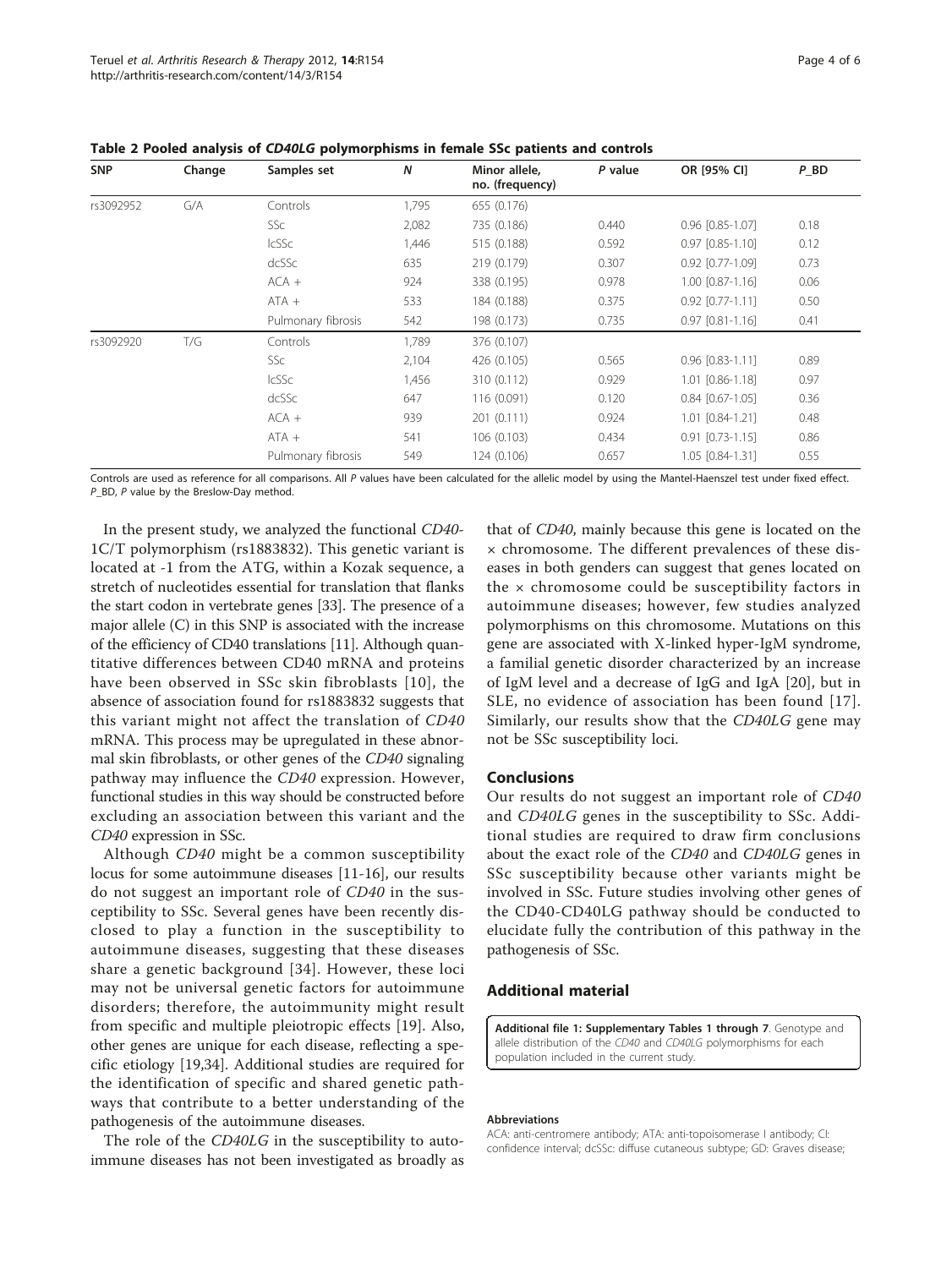<span id="page-4-0"></span>GWAS: genome-wide association study; HWE: Hardy-Weinberg equilibrium; lcSSc: limited cutaneous subtype; OR: odds ratio; P-BD: P value by Breslow-Day method; RA: rheumatoid arthritis; SLE: systemic lupus erythematosus; SNP: single-nucleotide polymorphism; SSc: systemic sclerosis.

#### Acknowledgements

We thank Sofia Vargas, Sonia Garcia, and Gema Robledo for their excellent technical assistance, and all the patients and healthy controls for kindly accepting their essential collaboration. We thank Banco Nacional de ADN (University of Salamanca, Spain) for supplying part of the control material. We also thank EUSTAR (The EULAR Scleroderma Trials and Research Group) and the German Network of Systemic Sclerosis for the facilitation of this project.

This work was supported by the following grants. JM was funded by SAF2009-11110 from the Spanish Ministry of Science, by CTS-4977 and PI-0590-2010 from Junta de Andalucía, and by RETICS Program, RD08/0075 (RIER) from Instituto de Salud Carlos III (ISCIII), within the VI PN de I+D+i 2008-2011 (FEDER). T.R.D.J.R. was funded by the VIDI laureate from the Dutch Association of Research (NWO) and Dutch Arthritis Foundation (National Reumafonds). JM and TRDJR were sponsored by the Orphan Disease Program grant from the European League Against Rheumatism (EULAR). TW was awarded grants by DFG WI 1031/6.1 and DFG KFO 250 TP03. MT was supported by Spanish Ministry of Science through the program Juan de la Cierva (JCI-2010-08227).

Spanish Scleroderma Group:

Norberto Ortego-Centeno, José Luis Callejas, and Raquel Ríos, Systemic Autoimmune Diseases Unit, Department of Internal Medicine, Hospital Clínico Universitario San Cecilio, Granada; Nuria Navarrete and Antonio Garcia, Department of Internal Medicine, Hospital Virgen de las Nieves, Granada; Antonio Fernández-Nebro, Department of Rheumatology, Hospital Carlos Haya, Málaga; María F. González-Escribano, Department of Immunology, Hospital Virgen del Rocío, Sevilla; Julio Sánchez-Román and Mª Jesús Castillo, Department of Internal Medicine, Hospital Virgen del Rocío, Sevilla; Mª Ángeles Aguirre and Inmaculada Gómez-Gracia, Department of Rheumatology, Hospital Reina Sofía, Córdoba; Benjamín Fernández-Gutiérrez and Luis Rodríguez-Rodríguez, Department of Rheumatology, Hospital Clínico San Carlos, Madrid; Esther Vicente, Department of Rheumatology, Hospital La Princesa, Madrid; Mónica Fernández Castro and José Luis Andreu, Department of Rheumatology, Hospital Puerta del Hierro, Madrid; Paloma García de la Peña, Department of Rheumatology, Hospital Universitario Madrid Norte Sanchinarro, Madrid; Francisco Javier López-Longo and Lina Martínez-Estupiñán, Department of Rheumatology, Hospital General Universitario Gregorio Marañón, Madrid; Anna Pros, Department of Rheumatology, Hospital Del Mar, 08003 Barcelona; Vicente Fonollosa, Department of Internal Medicine, Hospital Valle de Hebrón, Barcelona; Carlos Tolosa, Department of Internal Medicine, Hospital Parc Tauli, Sabadell; Mónica Rodríguez Carballeira, Department of Internal Medicine, Hospital Universitari Mútua Terrasa, Barcelona; Ivan Castellví, Unidad de Reumatología, Department of Internal Medicine, Hospital de la Santa Creu i Sant Pau, Barcelona; Francisco Javier Narváez, Department of Rheumatology, Hospital Universitari de Bellvitge, Barcelona; Francisco Javier Blanco-García, Natividad Oreiro, and María Ángeles Robles, Department of Rheumatology, INIBIC-Hospital Universitario A Coruña, A Coruña; María Victoria Egurbide, Department of Internal Medicine, Hospital de Cruces, Vizcaya; Luis Sáez-Comet, Systemic Autoimmune Diseases Unit, Department of Internal Medicine, Hospital Universitario Miguel Servet, Zaragoza; Ricardo Blanco, Department of Rheumatology, Hospital Universitario Marqués de Valdecilla, Santander; Bernardino Díaz and Luis Trapiella, Department of Internal Medicine, Hospital Central de Asturias, Oviedo; Federico Díaz and Vanesa Hernández, Department of Rheumatology, Hospital Universitario de Canarias, Tenerife; Emma Beltrán, Department of Rheumatology, Hospital del Doctor Peset Aleixandre, Valencia; and José Andrés Román-Ivorra, Department of Rheumatology, Hospital Universitari i Politecnic La Fe, Valencia.

#### Author details

<sup>1</sup>Instituto de Parasitología y Biomedicina López-Neyra, IPBLN-CSIC, Avda. del Conocimiento s/n. 18010, Granada, SpainArmilla (Granada), Spain. <sup>2</sup>Department of Internal Medicine, Hospital Valle de Hebron, Passeig de la Vall d'Hebron 119 08035 Barcelona, Spain. <sup>3</sup>Department of Rheumatology, Radboud University Nijmegen Medical Centre, Comeniuslaan 4 6525 HP Nijmegen, The Netherlands. <sup>4</sup>Department of Rheumatology, Hospital 12 de

Octubre, Avda. de Córdoba s/n 28041, Madrid, Spain. <sup>5</sup>Department of Internal Medicine, Hospital Carlos Haya, Avda Carlos Haya s/n 29010 Málaga, Spain. <sup>6</sup>Department of Rheumatology, Hospital Virgen de la Victoria, Campus de Teatinos s/n 29010 Málaga, Spain. <sup>7</sup>Department of Rheumatology, Hospital Universitario de Canarias, Ctra. Cuesta-Taco, s/n 38320, La Cuesta, San Cristóbal de La Laguna, Tenerife, Canarias, Spain. <sup>8</sup>Department of Internal Medicine, Hospital Central de Asturias, Celestino Villamil, s/n 33006 Oviedo, Spain. <sup>9</sup>Department of Autoimmune Diseases, Hospital Clinic, Carrer<br>de Villarroel, 170 08036 Barcelona, Spain. <sup>10</sup>See Acknowledgements.<br><sup>11</sup>Referral Center for Systemic Autoimmune Diseases, Fondazione IRCCS Ca' Granda Ospedale Maggiore Policlinico Via Francesco Sforza, 35 20122 and University of Milan, Via Festa del Perdono, 7 20122, Milan, Italy.

12Rheumatology Unit and Chair, Spedali Civili, Università degli Studi, Piazzale Spedali Civili, 1 25123 Brescia, Italy. <sup>13</sup>Department of Medicine, Policlinico GB Rossi, Università degli studi di Verona, Via dell'Artigliere, 8 37129 Verona, Italy. <sup>14</sup>Department of Rheumatology and Clinical Immunology, Charité University Hospital and German Rheumatism Research Centre, a Leibniz Institute, Charitéplatz 1, 10117 Berlin, Germany. 15Clinic for Immunology and Rheumatology Medical School, Carl-Neuberg-Str, 1 30625, Hannover, Germany. <sup>16</sup>Department of Dermatology, University of Cologne, Kerpener Str 62, 50924 Köln, Germany. 17Department of Dermatology, Allergology, and Venereology, Ruhr University of Bochum, Stiepeler Straße 129 44801 Bochum, Germany. 18Department of Internal Medicine 3, Institute for Clinical Immunology, University of Erlangen-Nuremberg, Schillerstraße 1 91054, Erlangen, Germany. 19Section Complex Genetics, Department of Medical Genetics, University Medical Center Utrecht, Universiteitsweg Stratenum 3508 AB, Utrecht, The Netherlands. <sup>20</sup>Department of Rheumatology, VU University Medical Center, De Boelelaan 1117 1081 HZ Amsterdam, The Netherlands. <sup>21</sup>Department of Rheumatology, Leiden University Medical Center, Albinusdreef 2 2300 RC, Leiden, The Netherlands. 22Department of Rheumatology, Hospital Universitario Marques de Valdecilla, IFIMAV, Avda. Valdecilla, 25, 39008 Santander, Spain. 23Department of Rheumatology and Clinical Immunology, University Utrecht Medical Center, Universiteitsweg 100 Stratenum 3508 AB, Utrecht, The Netherlands.

#### Authors' contributions

MT and JM made substantial contributions to conception, design of study, and interpretation of data. MT carried out genotyping, analysis of data, and drafted the manuscript. CPS, JB, MCV, PC, MTC, RGP, EDF, MG, GE, LB, PA, CL, GR, TW, TK, AK, JHWD, NH, BPK, AEV, AJ, AJS, MAGG, TRDJR, and SSG had been involved in the acquisition of clinical data of the patients included in this study as well as the interpretation of the data. JM has been involved in revising of the final manuscript. All authors gave final approval of the version to be published.

#### Competing interests

The authors declare that they have no competing interests.

Received: 16 March 2012 Revised: 23 May 2012 Accepted: 25 June 2012 Published: 25 June 2012

#### References

- 1. Gabrielli A, Avvedimento EV, Krieg T: [Scleroderma.](http://www.ncbi.nlm.nih.gov/pubmed/19420368?dopt=Abstract) N Engl J Med 2009, 360:1989-2003.
- 2. Martin JE, Bossini-Castillo L, Martin J: [Unraveling the genetic component](http://www.ncbi.nlm.nih.gov/pubmed/22218928?dopt=Abstract) [of systemic sclerosis.](http://www.ncbi.nlm.nih.gov/pubmed/22218928?dopt=Abstract) Hum Genet 2012, 131:1023-1037.
- 3. Elgueta R, Benson MJ, de Vries VC, Wasiuk A, Guo Y, Noelle RJ: [Molecular](http://www.ncbi.nlm.nih.gov/pubmed/19426221?dopt=Abstract) [mechanism and function of CD40/CD40L engagement in the immune](http://www.ncbi.nlm.nih.gov/pubmed/19426221?dopt=Abstract) [system.](http://www.ncbi.nlm.nih.gov/pubmed/19426221?dopt=Abstract) Immunol Rev 2009, 229:152-172.
- 4. Peters AL, Stunz LL, Bishop GA: [CD40 and autoimmunity: the dark side of](http://www.ncbi.nlm.nih.gov/pubmed/19595612?dopt=Abstract) [a great activator.](http://www.ncbi.nlm.nih.gov/pubmed/19595612?dopt=Abstract) Semin Immunol 2009, 21:293-300.
- 5. Vakkalanka RK, Woo C, Kirou KA, Koshy M, Berger D, Crow MK: [Elevated](http://www.ncbi.nlm.nih.gov/pubmed/10323442?dopt=Abstract) [levels and functional capacity of soluble CD40 ligand in systemic lupus](http://www.ncbi.nlm.nih.gov/pubmed/10323442?dopt=Abstract) [erythematosus sera.](http://www.ncbi.nlm.nih.gov/pubmed/10323442?dopt=Abstract) Arthritis Rheum 1999, 42:871-881.
- Tamura N, Kobayashi S, Kato K, Bando H, Haruta K, Oyanagi M, Kuriyama M, Kipps TJ, Hashimoto H: [Soluble CD154 in rheumatoid arthritis: elevated](http://www.ncbi.nlm.nih.gov/pubmed/11764201?dopt=Abstract) [plasma levels in cases with vasculitis.](http://www.ncbi.nlm.nih.gov/pubmed/11764201?dopt=Abstract) J Rheumatol 2001, 28:2583-2590.
- 7. Faure GC, Bensoussan-Lejzerowicz D, Bene MC, Aubert V, Leclere J: [Coexpression of CD40 and class II antigen HLA-DR in Graves](http://www.ncbi.nlm.nih.gov/pubmed/9245555?dopt=Abstract)' disease [thyroid epithelial cells.](http://www.ncbi.nlm.nih.gov/pubmed/9245555?dopt=Abstract) Clin Immunol Immunopathol 1997, 84:212-215.